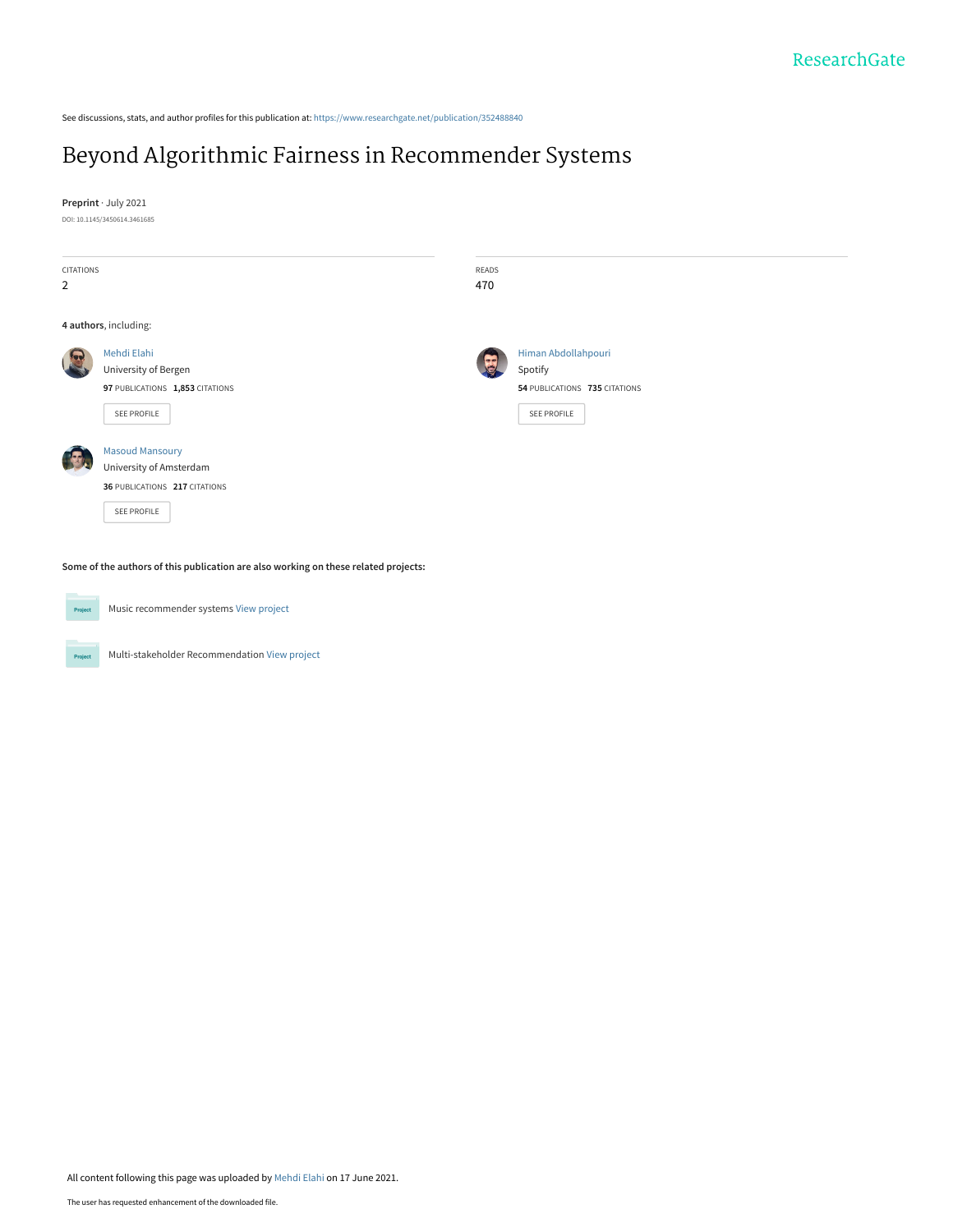## Beyond Algorithmic Fairness in Recommender Systems

Mehdi Elahi University of Bergen Bergen, Norway mehdi.elahi@uib.no

Masoud Mansoury Eindhoven University of Technology Eindhoven, Netherlands m.mansoury@tue.nl

### ABSTRACT

Fairness is one of the crucial aspects of modern Recommender Systems which has recently drawn substantial attention from the community. Many recent works have addressed this aspect by studying the fairness of the recommendation through different forms of evaluation methodologies and metrics. However, the majority of these works have mainly concentrated on the recommendation algorithms and hence measured the fairness from the algorithmic viewpoint. While such viewpoint may still play an important role, it does not necessarily project a comprehensive picture of how the users may perceive the overall fairness of a recommender system.

This paper extends the prior works and goes beyond the algorithmic fairness in recommender systems by highlighting the non-algorithmic viewpoint on the fairness in these systems. The paper proposes an evaluation methodology that can be used to assess the fairness of a recommender system perceived by its users. We have adopted a well-known model and re-formulated it to suit the particular characteristics of the recommender systems, and accordingly, their corresponding users. Our proposed methodology can be used in order to elicit the feedback of the users, along with three important dimensions, i.e., Engagement, Representation, and Action & Expression. We have formed a set of survey questions that address the aforementioned dimensions, as a set of examples to assess the fairness in a recommender system.

#### CCS CONCEPTS

• Information systems → Recommender systems; Personalization; Recommender systems; Personalization; • Humancentered computing  $\rightarrow$  Accessibility.

#### **KEYWORDS**

recommender systems, fairness, evaluation

Conference'17, July 2017, Washington, DC, USA

© 2021 Association for Computing Machinery.

ACM ISBN 978-x-xxxx-xxxx-x/YY/MM. . . \$15.00

<https://doi.org/10.1145/nnnnnnn.nnnnnnn>

Himan Abdollahpouri Northwestern University Evanston, USA himan.abdollahpouri@northwestern.edu

> Helma Torkamaan University of Duisburg-Essen Duisburg, Germany h.torkamaan@acm.org

#### ACM Reference Format:

Mehdi Elahi, Himan Abdollahpouri, Masoud Mansoury, and Helma Torkamaan. 2021. Beyond Algorithmic Fairness in Recommender Systems. In Proceedings of ACM Conference (Conference'17). ACM, New York, NY, USA, [6](#page-6-0) pages.<https://doi.org/10.1145/nnnnnnn.nnnnnnn>

#### 1 INTRODUCTION

Nowadays, finding the right product to consume has become a grand challenge for customers due to the growing volume, variety, and velocity of products online. Recommender Systems can alleviate this issue by supporting users when making decisions on what to consume. These decision support systems can adopt sophisticated AI algorithms in order to build personalized suggestions based on the specific tastes and interests of the users that can better match users' needs and constraints rather than suggesting the products based on generic mainstream tastes.

Although recommender systems have become essential tools for users in almost any application domain, they generate or -at leastintensify a number of undesired biases. Examples of such biases are over-concentration of the algorithms on already popular items [\[2\]](#page-4-0), or yielding inconsistent performances across different groups of users according to their gender, race, age, or particular assumptions about the users identity or characteristics [\[11\]](#page-5-0). A number of prior works have studied these biases and have proposed solutions to mitigate them [\[3,](#page-4-1) [18\]](#page-6-1). However, the topic has still remained open as no comprehensive solution has been developed for different forms of the problem at hand.

In recent years, there has been a growing interest in fairness and relevant ethical considerations of recommender systems [\[9,](#page-5-1) [21\]](#page-6-2). For example, there are numerous works regarding considerations about fair distribution of the recommendations across different groups of users [\[17\]](#page-6-3), or different suppliers of the recommended items [\[23\]](#page-6-4). Furthermore, there exist works that investigated the ethical consideration of whether personalization algorithms can do harm to certain people [\[22\]](#page-6-5). A limitation for majority of these works is that they primarily focused on algorithmic aspects of fairness and addressed a rather "specific" form of the problem.

Algorithmic fairness and improving it for the recommender systems is certainly a crucial step towards building a fair recommendation platform, however, it is not enough. There are many nonalgorithmic aspects (e.g. feedback collection and recommendation representation) that need to be examined and improved to enable a recommender system to be truly perceived as fair by its users.

Permission to make digital or hard copies of all or part of this work for personal or classroom use is granted without fee provided that copies are not made or distributed for profit or commercial advantage and that copies bear this notice and the full citation on the first page. Copyrights for components of this work owned by others than ACM must be honored. Abstracting with credit is permitted. To copy otherwise, or republish, to post on servers or to redistribute to lists, requires prior specific permission and/or a fee. Request permissions from permissions@acm.org.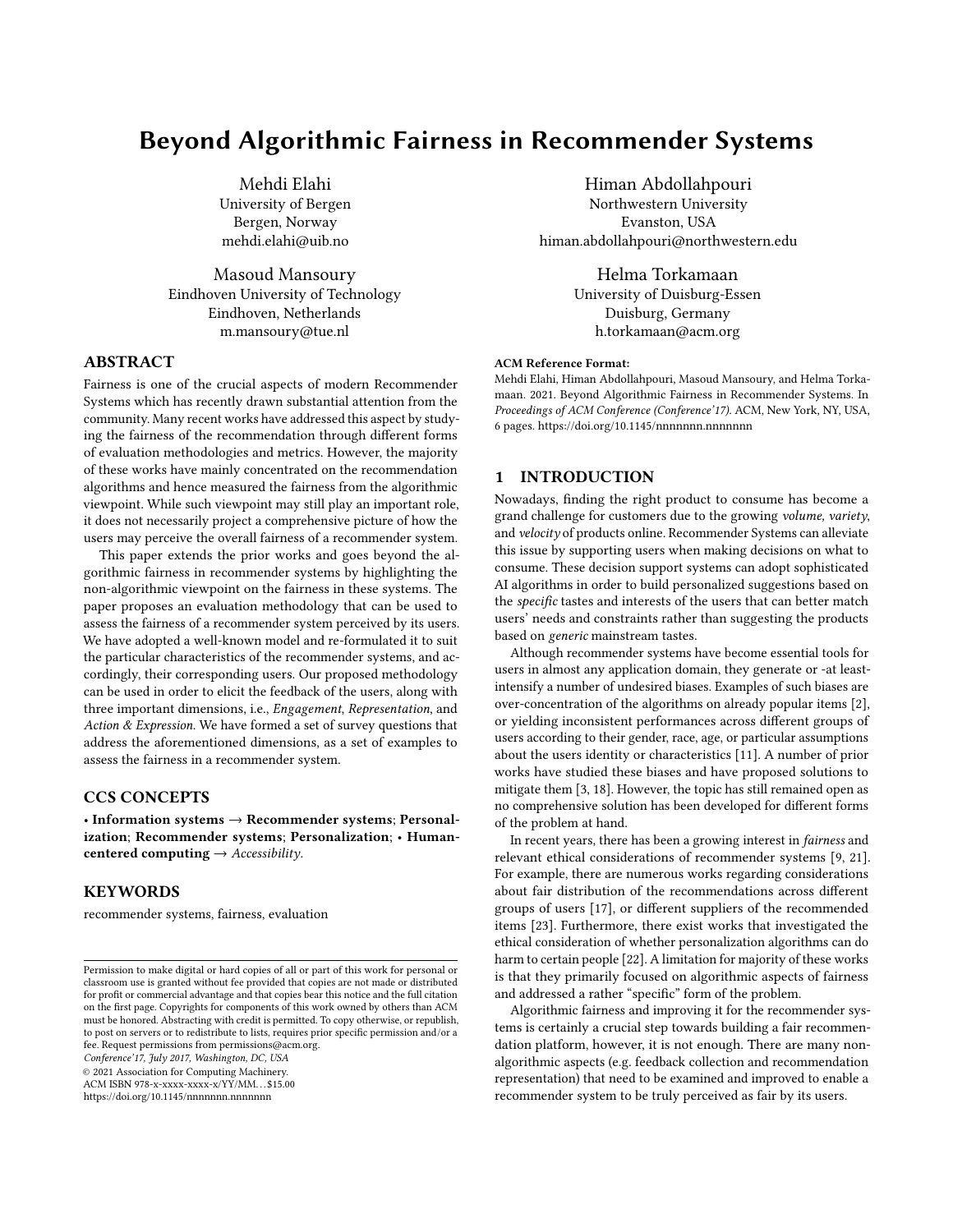Users may come from different backgrounds, have differences in terms of physical or cognitive abilities, or even their beliefs. A recommender system should take these differences into account when interacting with users and serving them with personalized recommendation. Take a user with an impaired vision as an example: she may feel much of difficulty interacting with a "system" that provides recommendation for her, regardless of what these recommendations are.

These non-algorithmic aspects need to be properly defined and evaluated to determine how fair is a recommender system from the users' perspective. For doing so, we propose a novel mechanism for evaluating the perceived fairness of a given recommender system from non-algorithmic point of view. The proposed mechanism relies on the popular theory of Universal Design for Learning (UDL) [\[26\]](#page-6-6) and stands on three principle pillars of the theory by assessing the perceived fairness of the recommender system in terms of Engagement, Representation, and Action & Expression.

In summary, our contribution is two-fold:

- We extend the notion of fairness in recommender systems to cover other aspects of the recommendations that are widely non-algorithmic.
- We propose a novel framework based on a well-known theoretical foundation that can be used to evaluate different aspects of the fairness in recommender systems.

#### 2 FAIRNESS IN RECOMMENDER SYSTEMS

In general, the concept of fairness in user decision making is not new and can be traced back to well over 50 years [\[15\]](#page-6-7). However, only recently, it has become a crucial aspect of research in popular topics, relevant to decision support tools such as recommender systems or more generally, Artificial Intelligence  $(AI)^1$  $(AI)^1$ .

Research on recommender systems has drawn a growing interest surrendering the fairness topic. For example, Abdollahpouri et al. provide a taxonomy for different classes of fairness in recommender systems where the fairness is categorized based on various stakeholders: C-fairness where the focus is on the perspective of those who receive the recommendations (aka users), P-Fairness for those who provide the items or content (aka providers), and S-fairness for those who neither receive nor provide the recommendations yet are impacted by the outcome of a recommender system (aka side stakeholders) [\[1\]](#page-4-2).

A recommendation algorithm can be biased towards any of the aforementioned stakeholders. For example, Ekstrand et al. [\[10,](#page-5-2) [20\]](#page-6-8) show that some recommendation algorithms give consistently lower accuracy to certain user groups than the others. In addition, Abdollahpouri et al. [\[2,](#page-4-0) [16\]](#page-6-9) demonstrate that many recommendation algorithms are biased towards popular items leading to unsatisfactory outcomes for users with an interest towards the niche and less popular items.

Work on fairness beyond the users' perspective is a relevant topic that received growing attention over the recent years. For example, Mehrotra et al. [\[19\]](#page-6-10) show that, a small portion of artists (i.e., providers of the songs) on Spotify, get an overwhelmingly large number of streams on the entire platform leading to an unfair outcome for the other less popular artists. Patro et al. [\[23\]](#page-6-4) propose an algorithm that can improve the fairness of the recommendations for both users and suppliers by imposing a minimum number of exposure to different items that ensures different suppliers getting a fair share of the recommended items.

Almost all the prior works, including the above-mentioned ones, are mainly concentrated on the outcome of the recommender systems in terms of what items are being recommended and from whom. For example, Smith et al. [\[27\]](#page-6-11) explored users' opinion about the fairness of the recommendations via a user study, though it was still mainly related to the algorithmic aspect of recommendation. While algorithm is indeed an important aspect of the fairness of recommender systems, it is not the only one. In a typical recommendation process, users interact with the system through an interface to initially express their preferences. Then, the system analyzes the preference data and utilizes a recommendation algorithm to learn the patterns within these user preferences. Finally, the algorithm exploits the preferences to generate the personalized recommendations for users that are presented to them through the interface. The unfairness issues could arise in any of these steps.

The existing works on fairness in recommendation have been mostly focusing on core recommender algorithms. However, we argue that fairness needs considerations beyond algorithmic fairness. In this paper, we address this gap by providing a more comprehensive view towards fairness and focusing on non-algorithmic aspects, described later. In the next section, we provide more details on different aspects (or dimensions) of fairness in recommender systems and propose qualitative measures that can be utilized in order to evaluate how fair the recommender system is from the perspectives of its users.

## 3 NON-ALGORITHMIC ASPECTS OF FAIRNESS

As described before, the majority of the related work has mainly focused on fairness of the recommender systems from an algorithmic point of view [\[4,](#page-4-3) [6,](#page-5-3) [24\]](#page-6-12). Indeed, a recommender system may benefit from a sophisticated AI algorithm that is fairness-driven, i.e. enhanced to take fairness into consideration. However, fairness has a non-algorithmic aspect as well. A system may not necessarily be perceived as fair by its users even when the generated recommendations are considered as fair from an algorithmic point of view. In particular, individual expectations, physical or cognitive abilities, and cultural backgrounds can heavily influence the fairness perception of users towards a recommender system.

In this paper, we adopt a well-known framework, Universal Design for Learning (UDL) [\[26\]](#page-6-6), which includes three aspects that are essential for a successful learning experience: Engagement, Representation, and Action & Expression. Engagement refers to how students can be motivated and engaged in a learning process [\[13\]](#page-6-13). Representation deals with the considerations regarding how the content and the learning materials are represented to the students [\[29\]](#page-6-14). And finally, Action & Expression refers to the fact that students should be offered different methods and tools to respond and interact with the learning system [\[25\]](#page-6-15). We believe, these aspects can be directly linked to the recommender systems and hence be adopted to address fairness of these systems. Hence, a successful

<span id="page-2-0"></span><sup>&</sup>lt;sup>1</sup>A number of recent conferences has been entirely dedicated to these topics including FaccT Conference and AIES.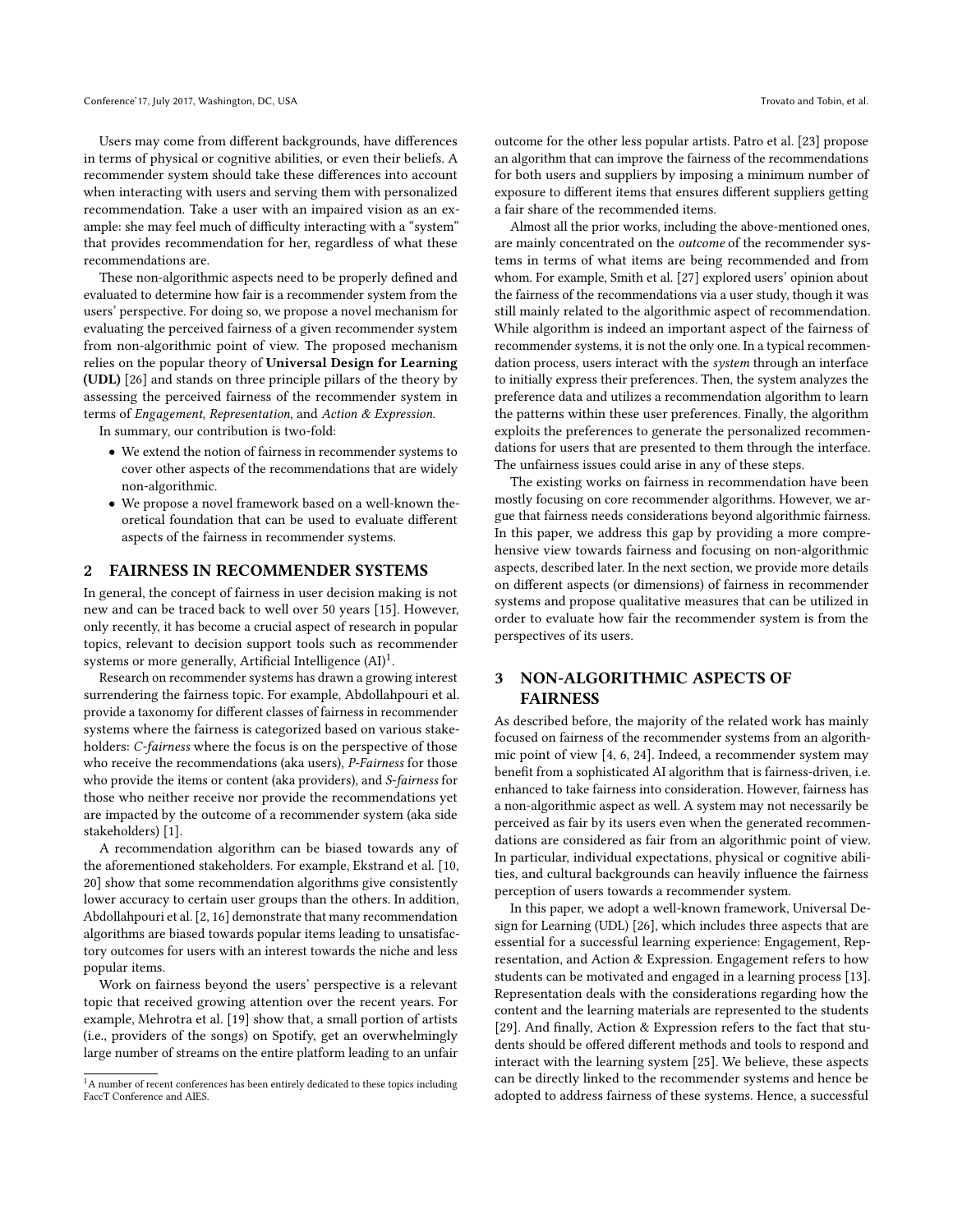and fair recommender system should take all three aspects into account. In the following, each aspect will be discussed.

In the recommender systems, fairness of the core recommender algorithm mainly focuses on ensuring that the recommended items for different users meet certain fairness criteria. For instance, if a job recommender system suggests only low-paying jobs to one group of users while consistently provide recommendations of highpaying jobs to another group, regardless of their actual preferences, we consider that recommender system to be algorithmically unfair. Therefore, to some extent, the algorithmic fairness in recommender systems is more related to the *Engagement* aspect of the UDL framework where the goal is to make sure that the recommendations are relevant and engaging to all users, regardless of their race, age, gender, etc., and not just a certain group of users.

The non-algorithmic aspect of fairness in recommender systems, on the other hand, relates to Representation and Action & Expression. While these may play a crucial role on the fairness perception by the users, they have not received deserved attention from a fairness point of view in recommender systems. In this paper, we intend to describe the importance of these aspects and how fairness can indeed go beyond algorithmic fairness.

#### 3.1 Fairness in User Engagement

In recommender systems, Engagement aspect focuses on how different users are engaged and motivated to use the system and interact with the recommendations. There are a variety of sources that can influence individual variation in engagement including culture, personal relevance, subjectivity, background knowledge, and even neurology, along with a variety of other factors. Some users are highly engaged when novel recommendations are provided to them while some may become disengaged, even dissatisfied. As mentioned earlier, fairness in engagement is somehow related to the algorithmic fairness in recommendation where the algorithm designer wants to ensure the recommendations are engaging for different users or groups of users (see motivating example 1).

#### Motivating Example 1: User Engagement

Lisa is mainly interested in niche movies that are not very popular these days. She enjoys watching old Japanese movies and some Polish and French movies. She joins an online movie streaming platform and starts watching some movies. However, after a while she realizes the recommendations are hugely skewed towards mainstream movies and her preferences are not well-represented in the recommendations. His friend, Jack, who is into blockbusters, however, is satisfied with his experience since the recommendations he receives match his preferences. Lisa feels disappointed and disengaged and leaves the platform. A fair recommendation should have been able to engage her and provide her recommendations that matched her interest.

#### 3.2 Fairness in Representation

Representation dimension is about providing multiple means of representation for users to empower different users, who have their own specific physical and cognitive capabilities, to better comprehend the presented recommendations. The representations can include the recommendations, their explanation, as well as the content of the items. Summarizing the key features of the recommended

items for users and highlighting them by supportive materials are approaches that can contribute to fairness in representation. A way to realize this dimension is through informing and providing explanation over recommendation generation process, and specifically considering transparency, trustworthiness, and honesty of the system. As a result of a fair representation, the users would perceive that their individual differences, sensory disabilities (e.g., blindness or dyslexia), beliefs, and cultures are taken into account. Consequently, user emotional perception of fairness would be positive toward the system (see motivating example 2).

#### Motivating Example 2: Representation

Alex is a university student with partial visual impairment who constantly uses the recommendation service offered by a popular online shop to search product and order the desired one. Alex loves checking the reviews and compare the available products. However, he finds it no-easy to read the customer reviews in the current format and needs to personally adjust different properties of the browser to properly figure out what has been written. A fair recommender system can address this by offering multiple channels for different groups of users with different physical abilities.

### 3.3 Fairness in Action & Expression

This aspect of fairness in recommendation is two-fold: on the one hand, the system should give control to the user in terms of how she wants her recommendations to be changed (see motivating example 3). On the other hand, the system should also provide multiple means of interaction for the users. Users differ in the ways that they can navigate through a recommendation platform and express what they want. For example, individuals with significant movement impairments (e.g., cerebral palsy), those who struggle with strategic and organizational abilities (executive function disorders), those who have language barriers, and so forth often may desire to interact with the recommendation system very differently. Some may be able to express their feedback to the recommendations via pressing a button and some via speech (see motivating example 4).

### Motivating Example 3: Action & Expression

Nadi is a vegetarian sportsman who has a strong religious background. Nadi started using a mobile application that generates food recommendations for him, based on his explicit and implicit feedback. Nadi is currently disappointed since he constantly receives recommendation of food recipes containing meat-rich ingredients. Nadi wanted to inform the system to remove meat from his recommendation but couldn't do so. A fair recommender system could have given a full control to Nadi over expressing his preferences in a variety of ways allowing him to remove or modify, completely or partially, the data that the system has collected from him.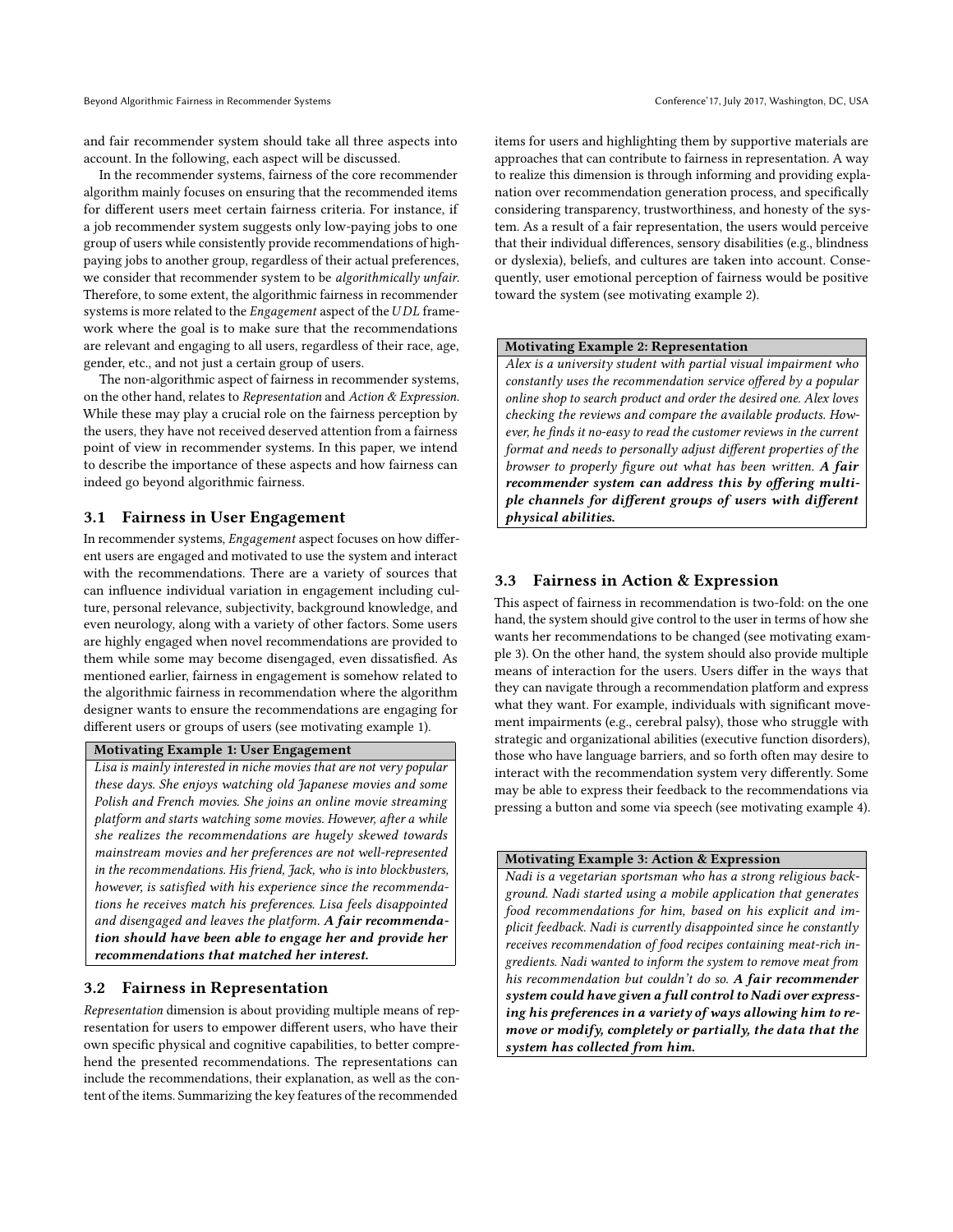#### Motivating Example 4: Action & Expression

Naghi suffers from Acromegaly. As a result, he often finds it difficult to interact with tiny buttons on a mobile screen. Naghi owns a video blog and regularly checks video recommendations provided for him. However, he continuously encounters uneasiness when expressing his feedback on a given recommendation. A fair recommender system in terms of Action & Expression should provide other means of expression such as voice so that people like Naghi can easily interact with the recommendations.

Figure [1](#page-5-4) summarizes these aspects in recommender systems and describes the related problems and solutions within each aspect. Despite the subjective nature of perceived fairness and correspondingly, the need for its assessment via self-reports, one can hardly find any scale for the evaluation of user perceived fairness in interactive systems. In this paper, we have proposed a short survey that can be adopted by academic scholars and industry practitioners in order to evaluate a recommender system in terms of fairness. The survey is presented in Table [1.](#page-5-5)

It is worth noting that evaluation of perceived fairness has been discussed in a variety of domains, such as organizational justice [\[5,](#page-4-4) [14\]](#page-6-16), education [\[7,](#page-5-6) [26\]](#page-6-6), legal [\[28\]](#page-6-17), health [\[12\]](#page-6-18), etc. Inspired by user perceived fairness from well-established measures of fairness in education and justice systems, we propose an adaptation of user perceived fairness in recommender systems. An overall fair user perception of the recommender systems can be achieved by addressing three dimensions: fairness in user engagement, fairness in representation, and fairness in action & expression.

#### 4 DISCUSSION AND LIMITATIONS

We consider fairness as a procedural and integrative component that has to be applied in various system levels. From user level to algorithms, various aspects of fairness need to be considered so that the resulting system is perceived as fair and bias free. A recommender system perceived as unfair by the user could bring user discomfort, distrust, negative emotions, and reduced engagement resulting even in loss of revenue, reputation, or customer loyalty for the system. Three dimensions of fairness (i.e. fairness in engagement, representation, and action & expression) together provide a primary framework for evaluating user-perceived fairness.

In a typical commercial recommender system, the recommender component functions together with the other elements of the ecosystem. For example, the recommendation interface may only occupy a small portion of the user interface, designed for the users [\[8\]](#page-5-7). The overall system may integrate users in a variety of ways using usercentered design approaches which can overlap with user perceived fairness. Nonetheless, user perceived fairness would serve as an emphasizing layer for better user integration in the whole system and in particular, it provides an overall assessment of the perceived fairness in the recommender system component.

Dimensions of user perceived fairness proposed here could potentially have similar or contributing factors to user-centered evaluation of recommender systems. For example, factors such as effectiveness, confidence, trust, perceived novelty, transparency, and overall user satisfaction can be impacted by perceived fairness. It

would be however intriguing to determine the relationship between these factors in a future work.

#### 5 CONCLUSION AND FUTURE WORK

Fairness in recommender systems has been of great attention in recent years. In this paper, we extended the fairness in recommender systems from being algorithmic-oriented to be more comprehensive and observing non-algorithmic aspects as well. This is done by proposing a novel evaluation methodology to be used to assess the fairness of a recommender system perceived by the users. We adapted a well-known framework, Universal Design for Learning (UDL), to evaluate the fairness in recommender systems in three different aspects: Engagement, Representation, and Action & Expression. We described how unfairness could arise in any of these aspects. In particular, we formed a short survey including a number of (example) questions that addresses these aspects of fairness. The questions have been carefully formulated in order to cover different aspects of users' needs for fairness when interacting with a recommender system. The proposed survey can be adopted to acquire user feedbacks and aggregate them to obtain an indication of the overall fairness of the system, perceived by users.

As a future work, we plan to build a recommender system and perform a large scale user study to extensively assess the effectiveness of the proposed methodology in order to form a better understanding of the fairness in recommender systems. While, in this paper, we have mainly focused on non-algorithmic aspects of the fairness in recommender systems, however, our user study will go beyond that and create a more comprehensive view which sees the fairness from both algorithmic and non-algorithm perspectives. In addition to that, we will study the differences among users when it comes to their perception of fairness in the recommender system.

#### ACKNOWLEDGMENTS

This work was supported by industry partners and the Research Council of Norway with funding to MediaFutures: Research Centre for Responsible Media Technology and Innovation, through The Centres for Research-based Innovation scheme, project number 309339.

#### **REFERENCES**

- <span id="page-4-2"></span>[1] Himan Abdollahpouri, Gediminas Adomavicius, Robin Burke, Ido Guy, Dietmar Jannach, Toshihiro Kamishima, Jan Krasnodebski, and Luiz Pizzato. 2020. Multistakeholder recommendation: Survey and research directions. User Modeling and User-Adapted Interaction 30, 1 (2020).
- <span id="page-4-0"></span>[2] Himan Abdollahpouri, Masoud Mansoury, Robin Burke, and Bamshad Mobasher. 2019. The unfairness of popularity bias in recommendation. In RecSys Workshop on Recommendation in Multistakeholder Environments (RMSE).
- <span id="page-4-1"></span>[3] Gediminas Adomavicius, Jesse Bockstedt, Shawn Curley, and Jingjing Zhang. 2014. De-Biasing User Preference Ratings in Recommender Systems. In Proceedings of the Joint Workshop on Interfaces and Human Decision Making for Recommender Systems co-located with ACM Conference on Recommender Systems (RecSys 2014). <http://ceur-ws.org/Vol-1253/>
- <span id="page-4-3"></span>[4] Alex Beutel, Jilin Chen, Tulsee Doshi, Hai Qian, Li Wei, Yi Wu, Lukasz Heldt, Zhe Zhao, Lichan Hong, Ed H Chi, et al. 2019. Fairness in recommendation ranking through pairwise comparisons. In Proceedings of the 25th ACM SIGKDD International Conference on Knowledge Discovery & Data Mining. 2212–2220.
- <span id="page-4-4"></span>[5] Joel Brockner, Mary Konovsky, Rochelle Cooper-Schneider, Robert Folger, Christopher Martin, and Robert J. Bies. 1994. Interactive Effects of Procedural Justice and Outcome Negativity on Victims and Survivors of Job Loss. Academy of Management Journal 37, 2 (April 1994), 397–409.<https://doi.org/10.5465/256835> Publisher: Academy of Management.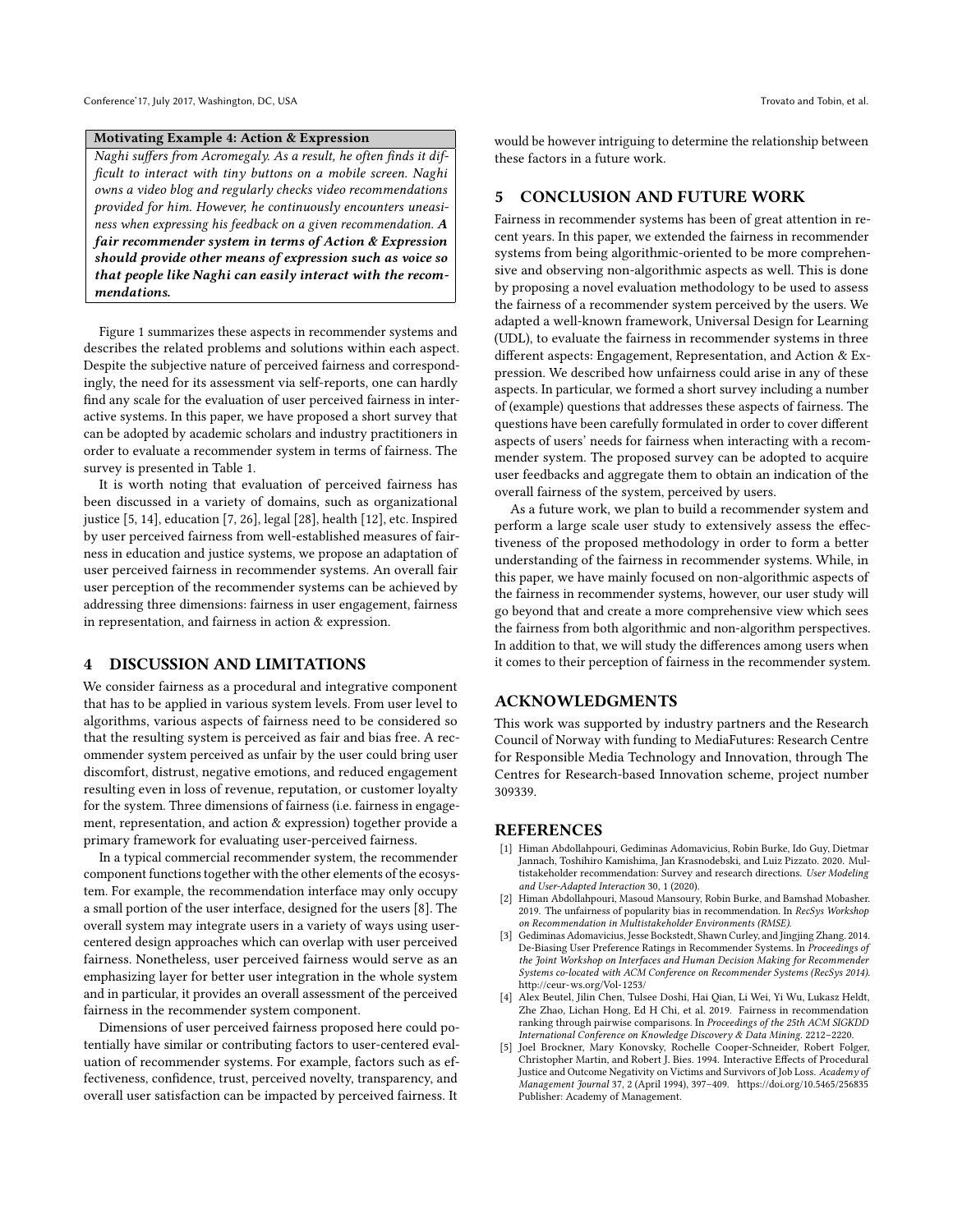<span id="page-5-4"></span>

|          | <b>Fairness in:</b>                                                                                                   |                                                                                                                                        |                                                                                                        |  |  |
|----------|-----------------------------------------------------------------------------------------------------------------------|----------------------------------------------------------------------------------------------------------------------------------------|--------------------------------------------------------------------------------------------------------|--|--|
|          | <b>Engagement</b>                                                                                                     | <b>Representation</b>                                                                                                                  | <b>Action &amp; Expression</b>                                                                         |  |  |
|          | different users<br>how<br>are<br>engaged and motivated to<br>use the system and interact<br>with the recommendations. | empowering different users<br>with various physical and<br>cognitive capabilities<br>to<br>comprehend the presented<br>recommendations | empowering<br>users<br>to<br>reflect their<br>voices<br>in<br>various ways and giving<br>them control. |  |  |
| Problem  | Users differ in term of how<br>they can be motivated and<br>engaged                                                   | Users differ in terms of how<br>they perceive the<br>recommended content                                                               | Users differ in terms of<br>how they are able to<br>interact with the system                           |  |  |
| Solution | Engage users by adapting<br>different engagement<br>strategies.                                                       | Present the<br>recommendations in<br>multiple formats (e.g. voice,<br>text, image, etc.)                                               | Enable users to interact<br>with the system through<br>multiple ways (e.g.<br>ratings, voice, etc.)    |  |  |

Figure 1: Different dimensions of fairness consideration in recommender systems.

<span id="page-5-5"></span>Table 1: Proposed survey, addressing different dimensions of fairness in recommender systems, i.e., fairness in user engagement, fairness in representation, fairness in action & expression. This survey could be used with a five point Likert-type scale.

| <b>Dimensions</b>                        | Questions                                                                                    |  |  |
|------------------------------------------|----------------------------------------------------------------------------------------------|--|--|
|                                          | 1) Do users feel engaged and motivated when interacting with the system?                     |  |  |
|                                          | 2) Does the Recommender System present items description in multiple formats and in          |  |  |
| Fairness in User engagement              | an accessible way?                                                                           |  |  |
|                                          | 3) Does the Recommender System offer an interaction mechanism where users diversity          |  |  |
|                                          | and individual differences is respected (considering user context, such as channel, modal,   |  |  |
|                                          | social, and physical context)                                                                |  |  |
|                                          | 4) Is Recommender System interface easily approachable and available to users?               |  |  |
|                                          | 5) Does the system respect culture and beliefs of the users?                                 |  |  |
|                                          | 6) Does the recommender system summarize key features of the items and presented             |  |  |
| <b>Fairness in Representation</b>        | them to users in an accessible, organized, and easy-to-use way?                              |  |  |
|                                          | 7) Does the Recommender System explain how the recommendation is generated?                  |  |  |
|                                          | 8) Is user informed and aware of fairness considerations by the system?                      |  |  |
|                                          | 9) Does the system provide the right of being forgotten and reversibility to user's behavior |  |  |
|                                          | and choices?                                                                                 |  |  |
|                                          | 10) Is user able to control the fairness considerations incorporated in his/her own recom-   |  |  |
| <b>Fairness in Action and expression</b> | mendations?                                                                                  |  |  |
|                                          | 11) Does the system provide control to user over decision making process?                    |  |  |
|                                          | 12) Does the Recommender System offers opportunities for users to express preferences        |  |  |
|                                          | on the items in various ways?                                                                |  |  |

- <span id="page-5-3"></span>[6] Abhijnan Chakraborty, Gourab K Patro, Niloy Ganguly, Krishna P Gummadi, and Patrick Loiseau. 2019. Equality of voice: Towards fair representation in crowdsourced top-k recommendations. In Proceedings of the Conference on Fairness, Accountability, and Transparency. 129–138.
- <span id="page-5-6"></span>[7] Rebecca M. Chory-Assad and Michelle L. Paulsel. 2004. Classroom justice: student aggression and resistance as reactions to perceived unfairness. Communication Education 53, 3 (July 2004), 253–273. <https://doi.org/10.1080/0363452042000265189> Publisher: Routledge \_eprint: https://doi.org/10.1080/0363452042000265189.
- <span id="page-5-7"></span>[8] Paolo Cremonesi, Mehdi Elahi, and Franca Garzotto. 2017. User interface patterns in recommendation-empowered content intensive multimedia applications. Multimedia Tools and Applications 76, 4 (2017), 5275–5309.
- <span id="page-5-1"></span>[9] Yashar Deldjoo, Vito Walter Anelli, Hamed Zamani, Alejandro Bellogin, and Tommaso Di Noia. 2020. A flexible framework for evaluating user and item fairness in recommender systems. User Modeling and User-Adapted Interaction (2020), 1–47.
- <span id="page-5-2"></span>[10] Michael D. Ekstrand, Mucun Tian, Ion Madrazo Azpiazu, Jennifer D. Ekstrand, Oghenemaro Anuyah, David McNeill, and Maria Soledad Pera. 2018. All The Cool Kids, How Do They Fit In?: Popularity and Demographic Biases in Recommender Evaluation and Effectiveness. In In Conference on Fairness, Accountability and Transparency. 172–186.
- <span id="page-5-0"></span>[11] Michael D Ekstrand, Mucun Tian, Mohammed R Imran Kazi, Hoda Mehrpouyan, and Daniel Kluver. 2018. Exploring author gender in book rating and recommendation. In Proceedings of the 12th ACM Conference on Recommender Systems.